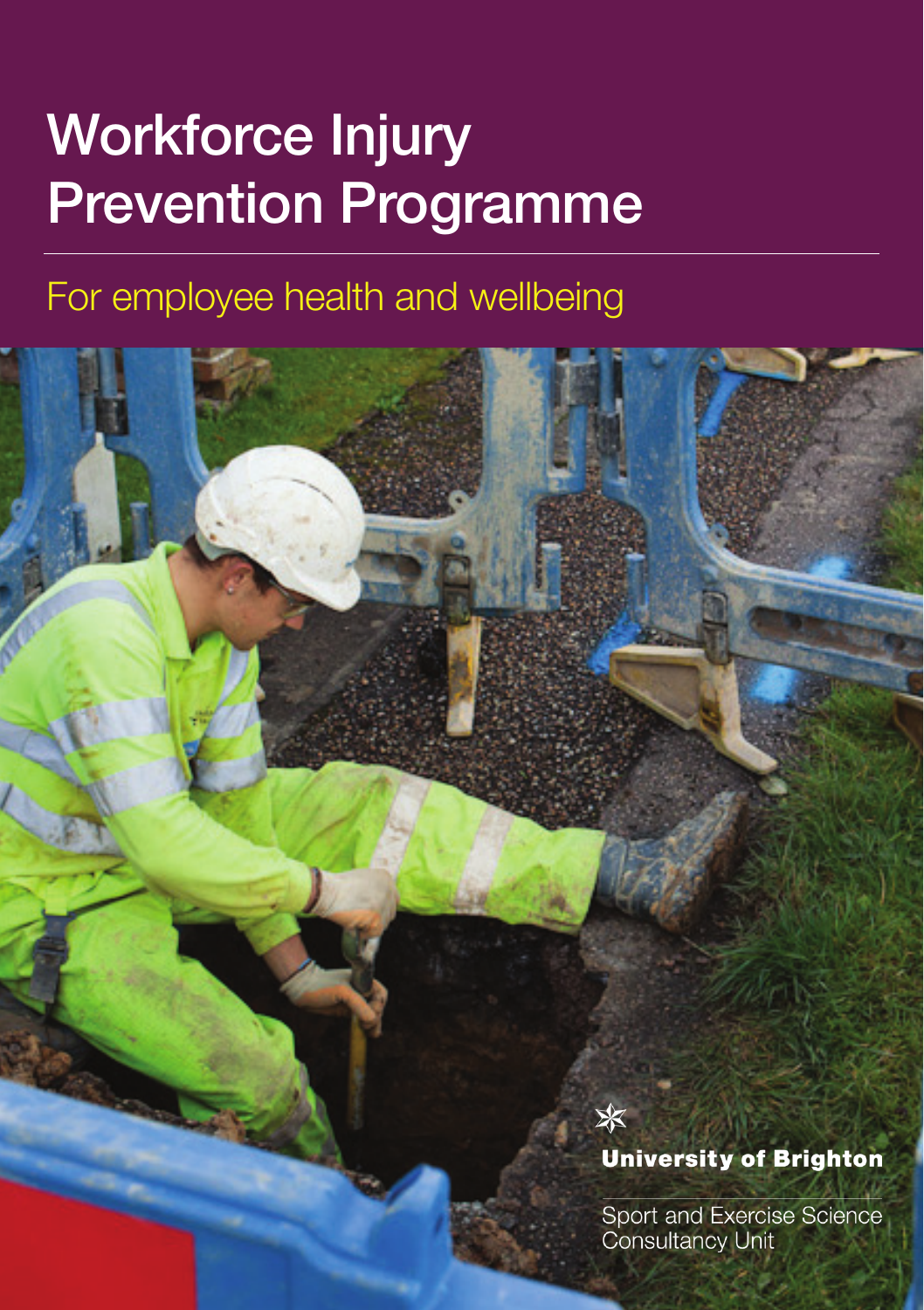# ROL IT

The Sport and Exercise Science Consultancy Unit is part of the University of Brighton.

We have a history of delivering high quality consultancy work and have formed partnerships with a wide range of organisations, both nationally and internationally. We also work with individual athletes to help improve their performance.

### OUR STAFF

The unit has a team of experts in the field of sport and exercise science who provide high quality support and services that are research informed.

We use modern and up-to-date techniques. Our delivery style is professional, but approachable and we provide a cost-effective and efficient service to all our clients.

### OUR FACILITIES

Our state-of-the-art laboratories have a wealth of exercise testing equipment to monitor all aspects of human fitness, physiology, nutrition and psychology. This includes: exercise physiology laboratories, environmental chamber, hypoxic chamber, biomechanics laboratories and a biochemistry laboratory.

Our laboratories are accredited by BASES (our national professional body), meaning that all activity undertaken is in accordance with appropriate protocols, recognised as valid and applicable across the country, and safety considerations are adhered to.



### OUR CLIENTS

We are proud to have the following companies amongst our many clients: Balfour Beatty East Sussex Fire and Rescue ZT Safety Systems Sussex Police

#### OUR SERVICES

We have considerable experience of delivering a wide range of tailored solutions to businesses of all sizes.

It is estimated that sickness absence and work related ill health costs the UK £100bn per year. Our innovative Workforce Injury Prevention Programme was developed to address workplace illness and is designed to benefit both employers and employees. We have developed three distinct packages in our programme:

#### Package 1 - Educational

This package contains education and monthly guidelines for supervisory level staff on maintaining and improving staff health in the workplace.

#### Package 2 - Screening

The educational package plus identification of the levels of risk employees are at in developing ill health, or being injured, using a traffic light system.

#### Package 3 - Intervention

A programme to educate and screen staff, plus introduce intervention exercises and follow up screening to assess improvement and impact.

### GET IN TOUCH

For further information on our services please contact Karl Stevenson: k.p.stevenson@brighton.ac.uk 01273 643742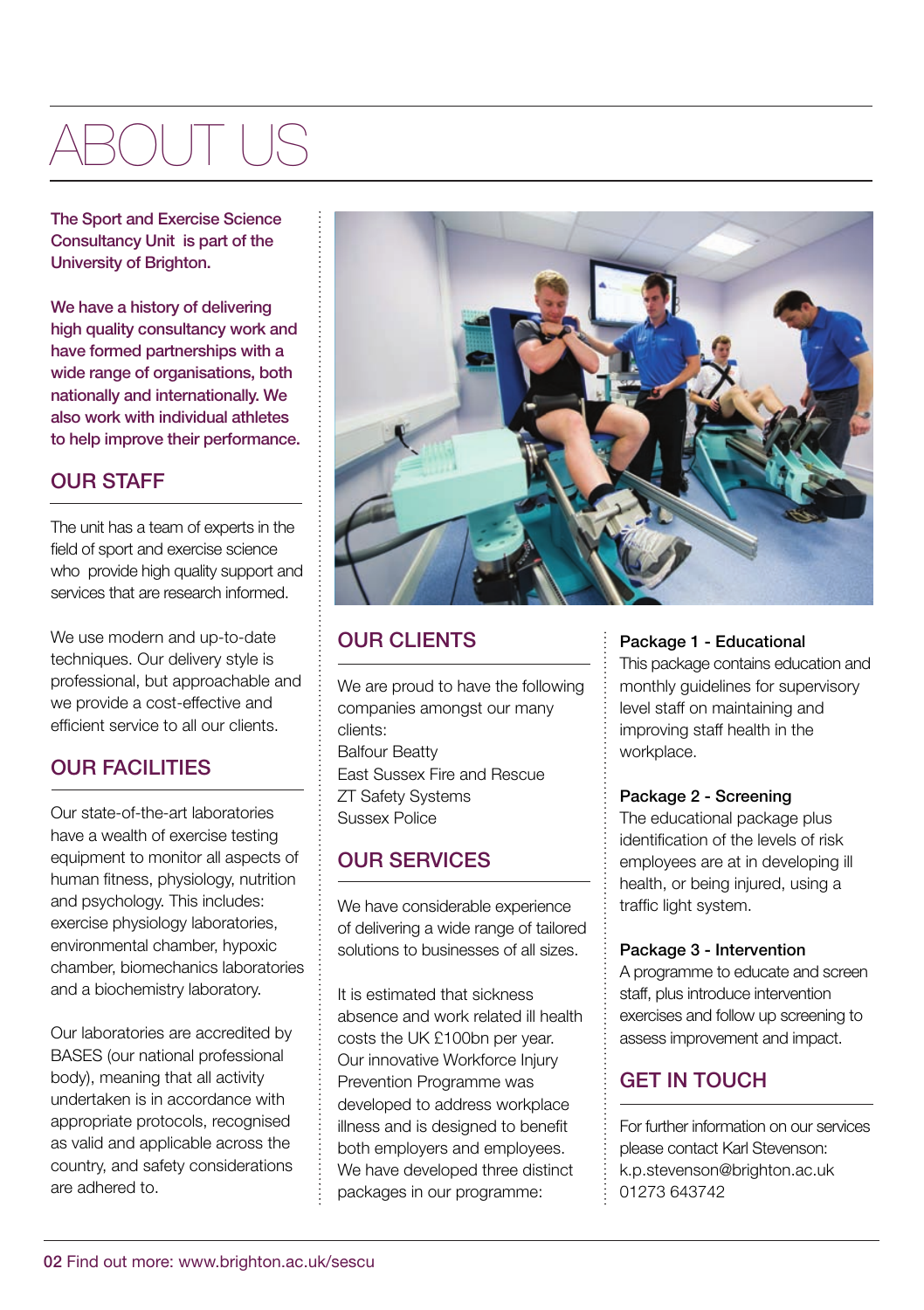# A WORKING CASE STUDY

The Sport and Exercise Science Consultancy Unit worked in partnership with Balfour Beatty to look at the effects of an exercise based intervention on manual workers.

# THE PROBLEM

Balfour Beatty has a team of 150 operatives who manually dig holes for water meters to be installed. The work being carried out by such operatives lends itself to increased risk of injury (e.g. herniated disc in spine, to shoulder rotator cuff. muscle tears).

In the shorter term, productivity is decreased due to health issues limiting working capacity. Longer term, these issues can lead to physical deterioration, serious injury and premature retirement from work.



### PRE-SCREENING

The Sport and Exercise Science Consultancy Unit assessed a sample of dig team operatives for their physical movement capabilities to gain an understanding of their limitations, weaknesses, and imbalances that may lead to injury. The same exercises were carried out with a control group of Balfour Beatty workers.

#### **RESULTS**

The assessments for back mobility, lower back flexibility and hamstring range were particularly low, whilst lower back strength and stability were above average. Both these assessment scores were linked to large amounts of time spent sitting in a seated position, resulting in tight hamstrings, limited back mobility and reduced ranges of movement; all increasing the risk of subsequent injury. A 'traffic light' system was used to identify high, medium, and low risk operatives.



#### **INTERVENTION** PROGRAMME

A six week home based exercise programme was prescribed based on pre-screening results and tailored to reduce injury occurrence. Prescribed sessions were 20 minutes long, three times a week, totalling 18 sessions in all. The exercise programme was not given to the control group so the effects of the programme could be determined at a re-screening stage.

#### POST INTERVENTION **RESULTS**

Control Group:

Results indicated no significant

differences between the pre and post screening results.

#### Intervention Group:

For those on the intervention programme, the post screening results were significantly different.

Scores on their physical movement capabilities had improved by an average of 11% as shown in the graph below.



Furthermore, those that had adhered to the programme fully had a greater improvement than those who had spent less time on the exercises.

# **FINDINGS**

The completed research established that an intervention based programme demonstrated the differences it could make to the health of those involved which in turn should reduce injury and sick leave in a workforce such as Balfour Beatty.

The intervention increased contentment from staff by investing in their wellbeing, and should in turn result in a lower staff turnover.

Please see overleaf for a full range of the Sport and Exercise Science Consultancy Unit services.